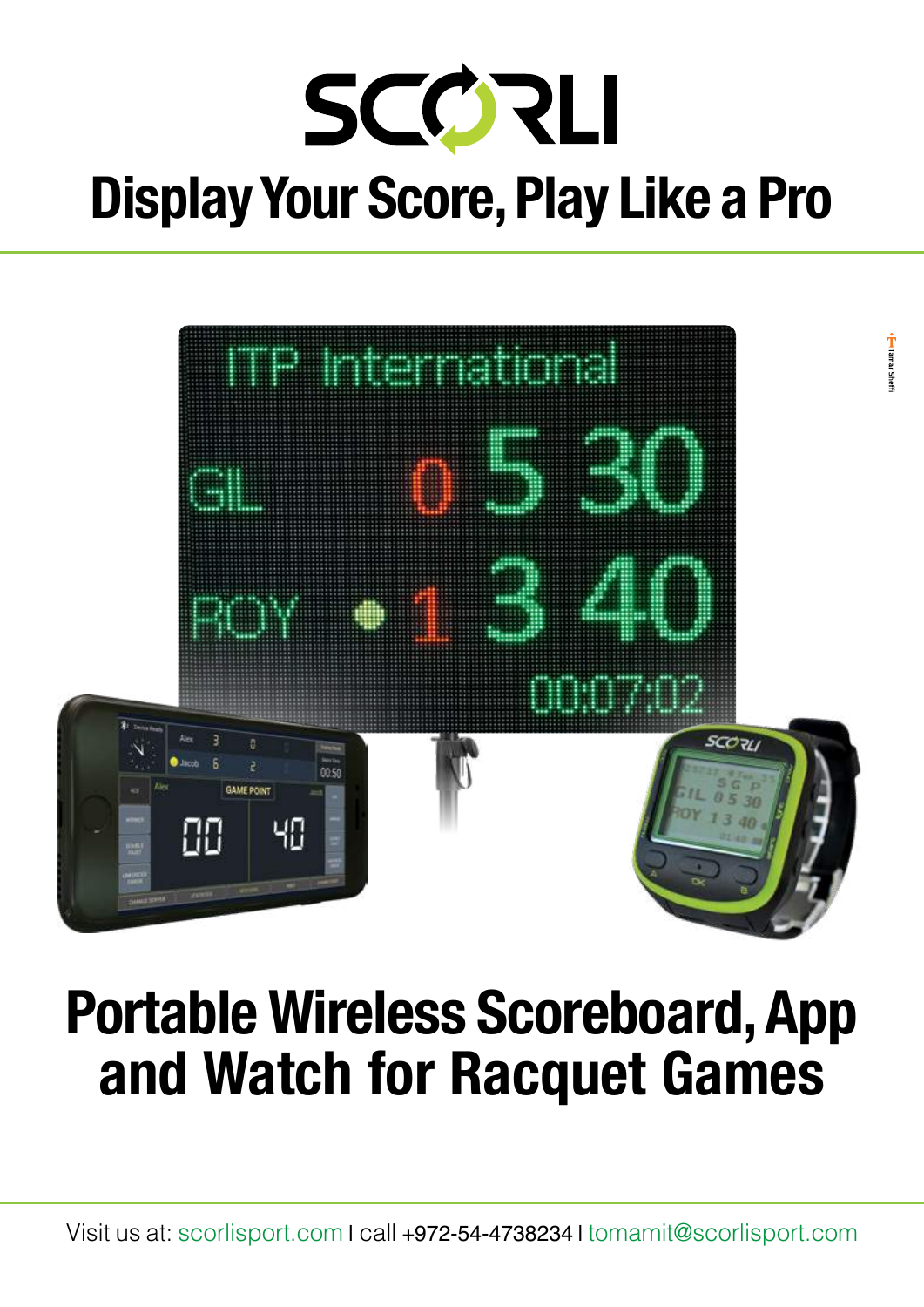## **SCORLI Scoreboard Display**

#### **Portable Wireless Scoreboard**

Scorli Scoreboard is an outdoor/indoor color display that can display score result of tennis and other racket games in real time. The result are transmitted via Bluetooth from Scorli watch or from a tablet/smartphone (android based).

The Scoreboard uses Scorli firmware  $+$ application (Scorli App) that allow transmitting the results up to 80-meter range.

Advertising or other marketing material can also be displayed through a wi-fi PC card + dedicated application that is installed in  $l$ aptop/smartphone/tablet (Android +  $IOS$ ).



scorlisport.com | +972-54-4738234 | tomamit@scorlisport.com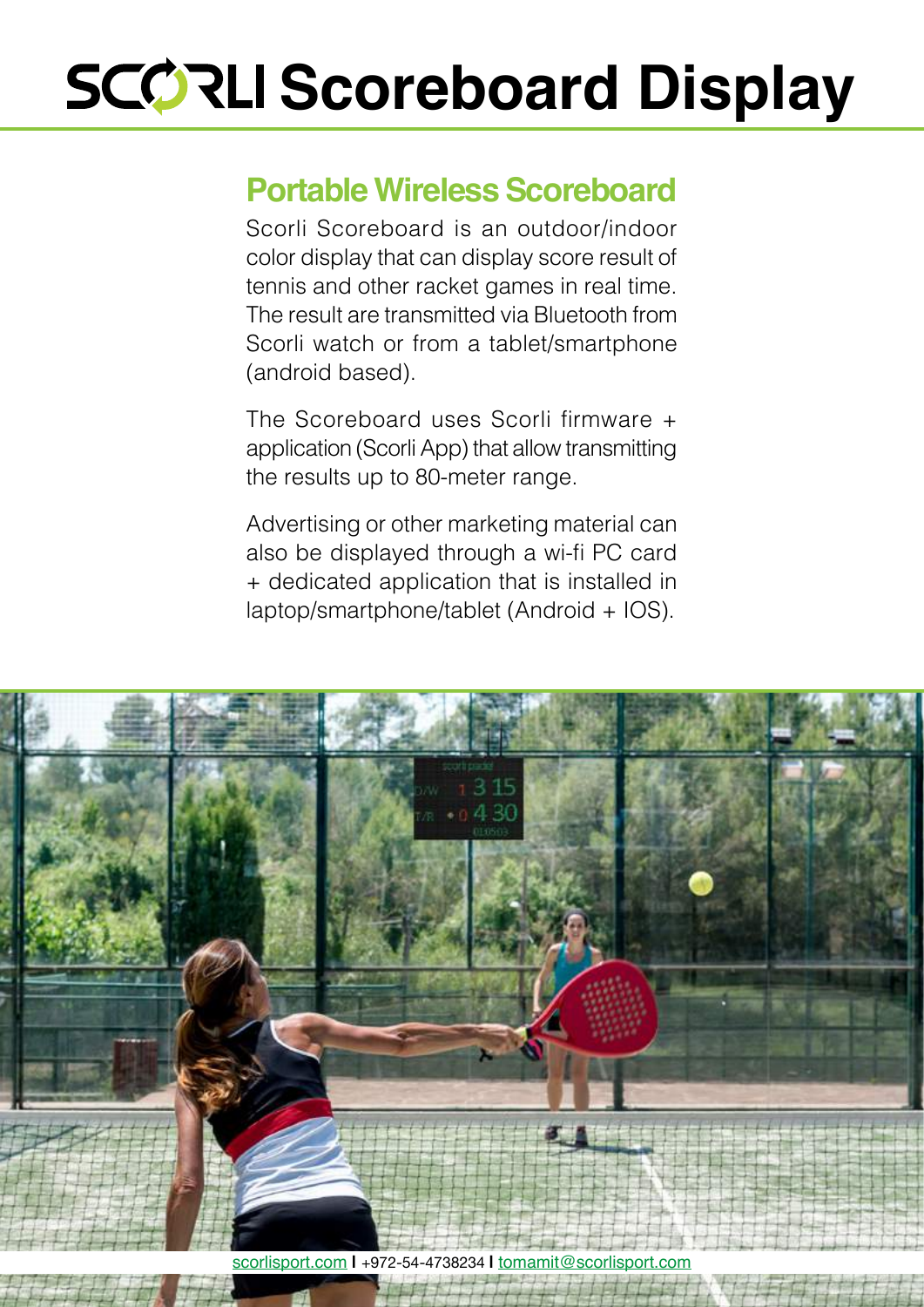# **SCORLI Scoreboard Display**

### **Scoreboard Specifications**

Outdoor P5 SMD Full Color LED Module

| <b>Screen Resolution</b> 128x96 pixels |                                       |
|----------------------------------------|---------------------------------------|
| <b>Screen dimensions</b> 640X480mm     |                                       |
| Weight                                 | 13 <sub>kg</sub>                      |
| *Wi-Fi card                            | (Optional) TF-QB1+HUB75Q010 WI-<br>FI |
| <b>Display Function</b>                | Text and graphic                      |
| <b>Clear view</b>                      | Daylight 70-80 meter                  |
| <b>Bluetooth</b>                       | Bluetooth 4.0, up to 70 meter range   |
| <b>Power Supply</b>                    | 90-240V                               |
| <b>Approval</b>                        | CE FC                                 |



#### **Wi-Fi PC card**

The wi-fi PC card is inserted into Scorli Scoreboard and together with a dedicated application it allows the user to send advertising and marketing material from laptops/smartphones/  $tablets (android + IOS).$ 

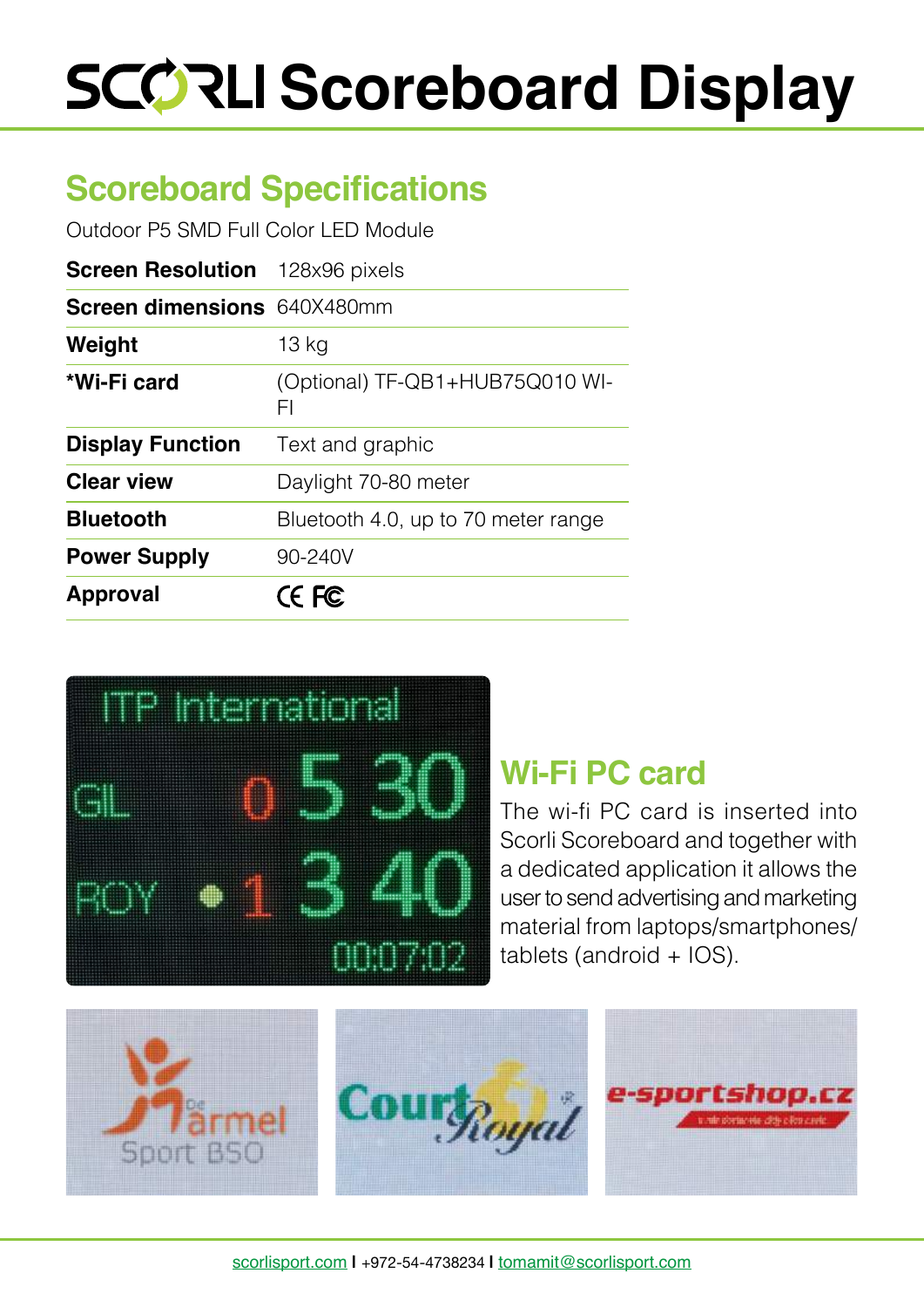### **SCORLI App**



Download on the<br>App Store General Play

- $\bullet$  Scorli application IOS / Android allows using tablet/smartphone to transmit score to Scorli scoreboard display in real time
- $\bullet$  Game analysis
- $\bullet$  Displaying marketing content
- $\bigcirc$  Tournament automatic management (soon)

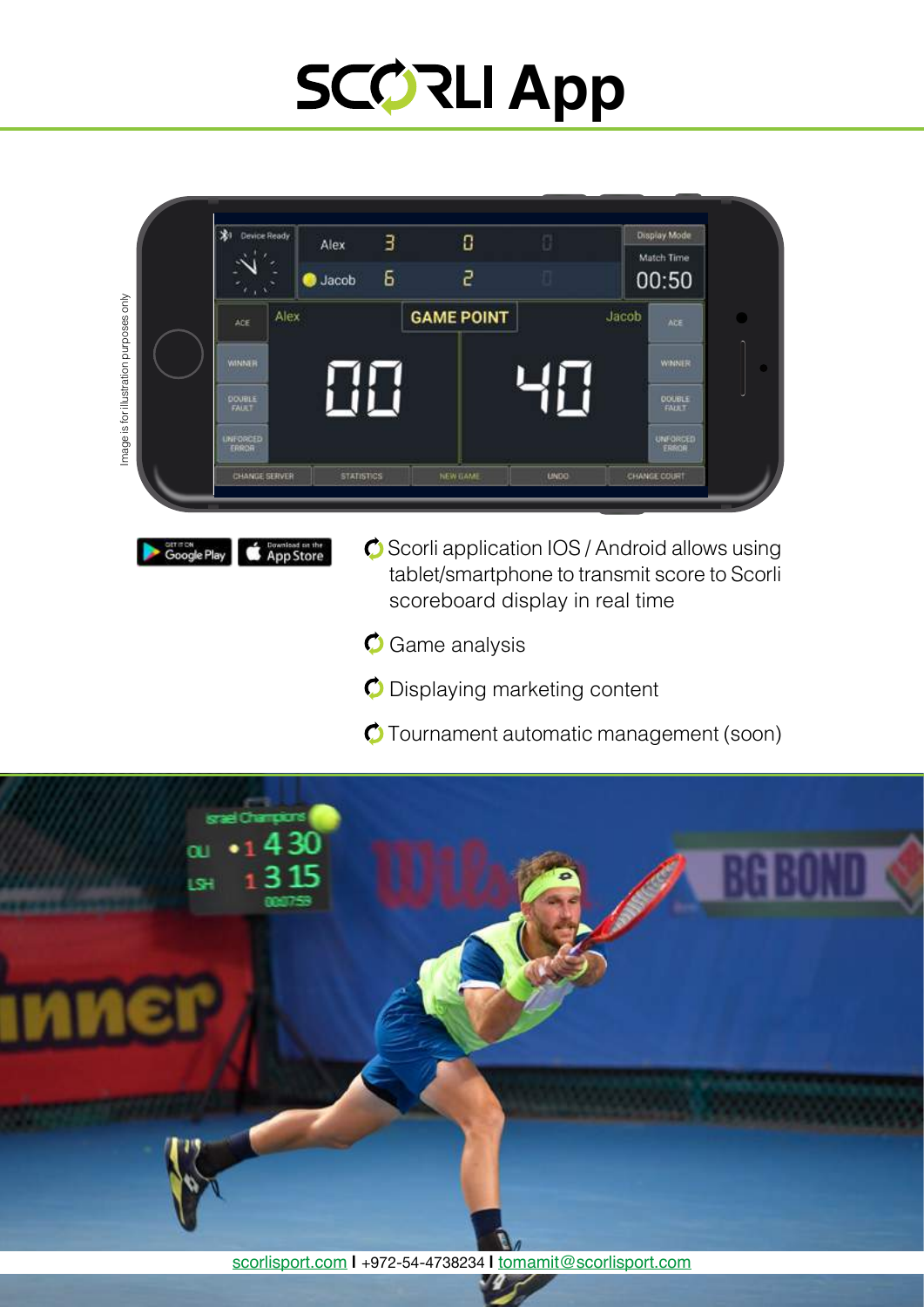### **SCORLI Watch**

#### **Scorli** watch

Scorli watches communicate independently with each other or with Scorli Scoreboard display, no need for a cellular net (a smart watch with cellular communication is not allowed in tournaments)

- $\bullet$  Light, fashionable wrist watch
- $\bullet$  Can be used as standard digital watch
- $\bigcirc$  Uses Gorilla glass
- $\bullet$  Sharp and clear display
- $\bullet$  User-friendly gadget (only one button is used during game)
- $\bullet$  Rules of each type of game are burned on the watch.
- $\bullet$  State of the art Bluetooth net system can transmit and receive data up to 70 meters in real time and serve up to 8 users at the same time.
- $\bullet$  Score can be transmitted in real time from the Scorli watch to Scorli Scoreboard display.
- $\bullet$  The battery is a rechargeable battery
- line loaded to laptop, tablet or smartphone.  $\bullet$  The statistics data during the game can be off-
- $\bullet$  The Scorli watch is designed for communicating with heart rate monitor - options



#scw-green



#scw-pink



#scw-blue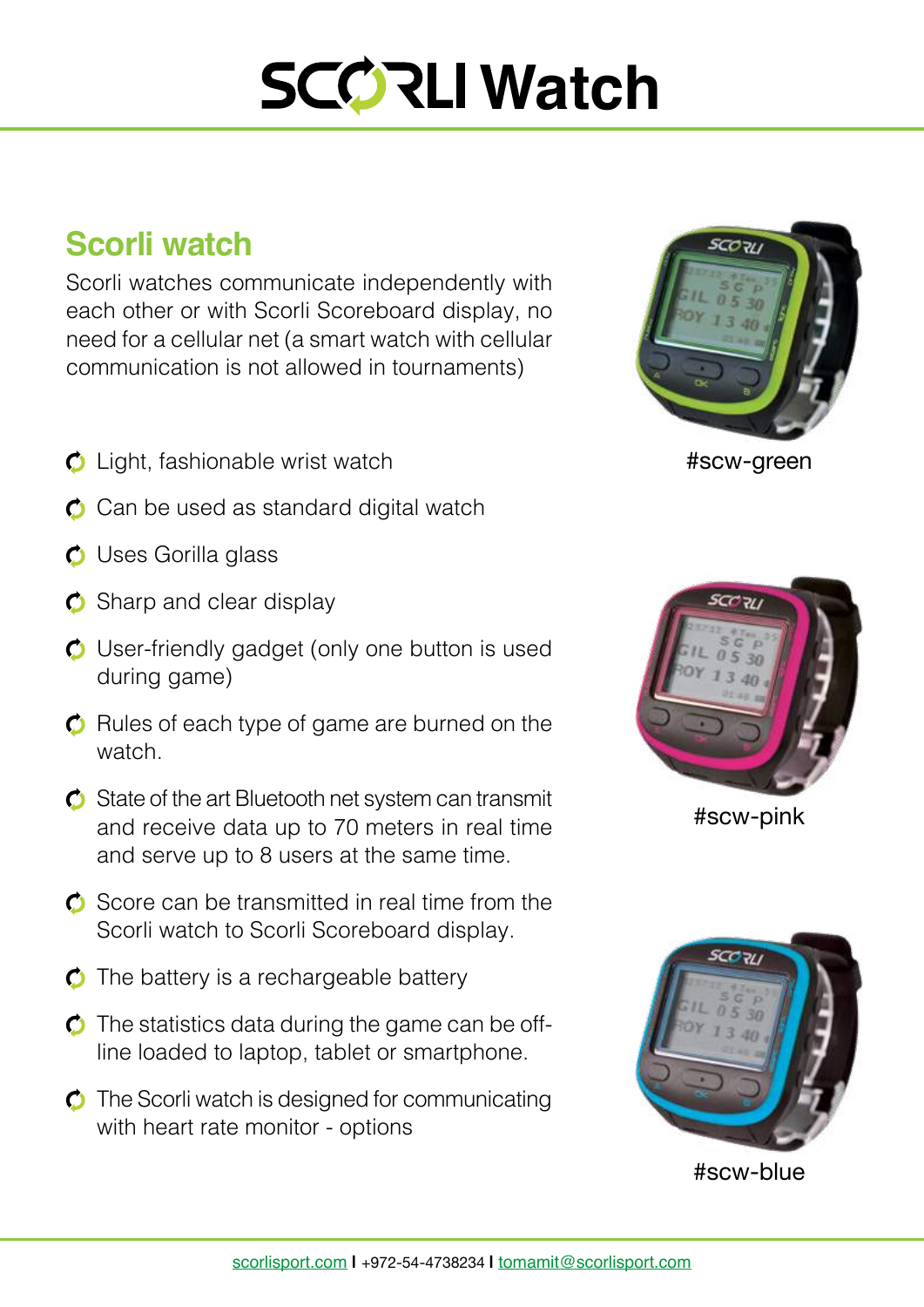### **SCORLI Watch**

#### **Specifications**

**Color** *green/pink/blue* 

**Weight** 65 gram

**Bluetooth** Bluetooth 4.0, up to 70 meter range

Water resistance

Gorilla glass

Ble 4

#### **Battery** spec.:

Material: Li-polymer Voltage: 3.7V Capacity: 350 MAH Charging using a USB charger Cradle



freepic.com

### **SCORLI Accessories**

#### **Adapter for tripod**

**Size** 63.5 cm  $\times$  3 cm  $+$  10 cm cup

(the price doesn't include the tripod)

scorlisport.com | +972-54-4738234 | tomamit@scorlisport.com